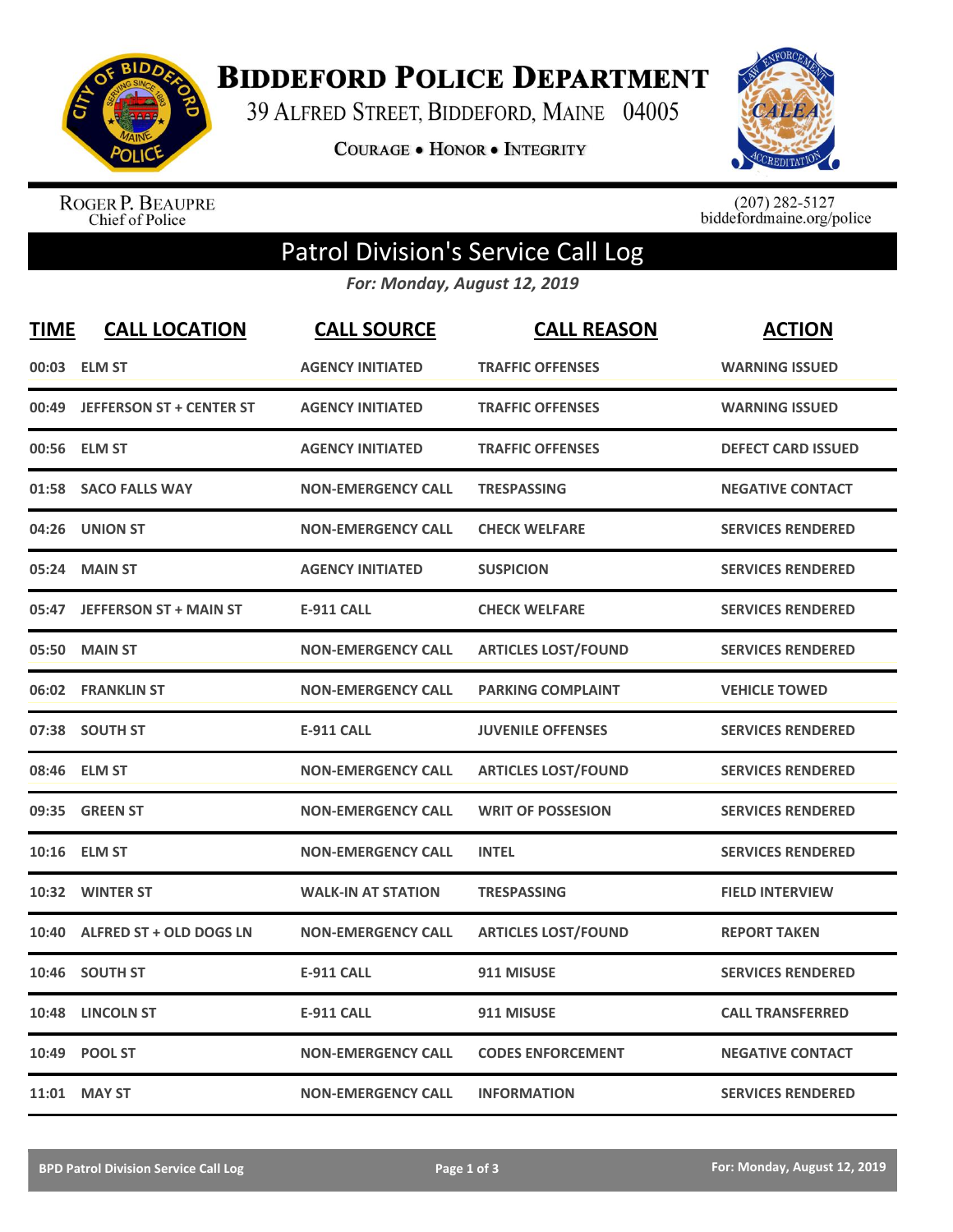| <b>TIME</b> | <b>CALL LOCATION</b>           | <b>CALL SOURCE</b>        | <b>CALL REASON</b>                        | <b>ACTION</b>                |
|-------------|--------------------------------|---------------------------|-------------------------------------------|------------------------------|
|             | 11:05 ELM ST                   | <b>NON-EMERGENCY CALL</b> | <b>ANIMAL COMPLAINT</b>                   | <b>SERVICES RENDERED</b>     |
|             | 11:10 ALFRED ST                | <b>RADIO</b>              | <b>CAR SEAT DETAIL</b>                    | <b>SERVICES RENDERED</b>     |
|             | 11:20 ST MARYS ST              | <b>WALK-IN AT STATION</b> | <b>PAPERWORK</b>                          | <b>SERVICES RENDERED</b>     |
|             | 11:38 CLEAVES ST               | <b>WALK-IN AT STATION</b> | <b>PAPERWORK</b>                          | <b>NEGATIVE CONTACT</b>      |
|             | 11:52 ELM ST                   | <b>NON-EMERGENCY CALL</b> | <b>SUSPICION</b>                          | <b>NEGATIVE CONTACT</b>      |
|             | 11:52 EMERY ST                 | <b>E-911 CALL</b>         | <b>CIVIL COMPLAINT</b>                    | <b>CIVIL COMPLAINT</b>       |
|             | 12:02 GREEN ST                 | <b>WALK-IN AT STATION</b> | <b>ASSIST PD AGENCY</b>                   | <b>SERVICES RENDERED</b>     |
|             | 12:46 POOL ST                  | <b>NON-EMERGENCY CALL</b> | <b>SUSPICION</b>                          | <b>SERVICES RENDERED</b>     |
|             | 13:14 ELM ST                   | <b>WALK-IN AT STATION</b> | <b>THEFT</b>                              | <b>REPORT TAKEN</b>          |
|             | 13:15 LESTER B ORCUTT BLVD     | <b>NON-EMERGENCY CALL</b> | <b>PARKING COMPLAINT</b>                  | <b>GONE ON ARRIVAL</b>       |
|             | 13:39 STATE ST                 | <b>NON-EMERGENCY CALL</b> | <b>TRESPASSING</b>                        | <b>REPORT TAKEN</b>          |
|             | 13:54 POOL ST                  | <b>NON-EMERGENCY CALL</b> | <b>DRUG</b>                               | <b>NEGATIVE CONTACT</b>      |
|             | 14:30 ST MARYS ST              | <b>AGENCY INITIATED</b>   | <b>PAPERWORK</b>                          | <b>PAPERWORK SERVED</b>      |
|             | 14:36 GRANITE ST               | <b>NON-EMERGENCY CALL</b> | ATTEMPTED/THREATENED SUICIDE REPORT TAKEN |                              |
|             | 15:59 ALFRED ST                | <b>NON-EMERGENCY CALL</b> | <b>COURT ORDERED CHECK IN</b>             | <b>SERVICES RENDERED</b>     |
|             | <b>16:00 MEDICAL CENTER DR</b> | <b>NON-EMERGENCY CALL</b> | <b>VIOL OF BAIL CONDITIONS</b>            | <b>SERVICES RENDERED</b>     |
|             | 16:28 CRESCENT ST              | <b>NON-EMERGENCY CALL</b> | <b>TRESPASSING</b>                        | <b>SERVICES RENDERED</b>     |
|             | 16:59 PIERSONS LN              | E-911 CALL                | <b>JUVENILE OFFENSES</b>                  | <b>SERVICES RENDERED</b>     |
|             | 17:10 PROSPECT ST              | <b>E-911 CALL</b>         | 911 MISUSE                                | <b>SERVICES RENDERED</b>     |
|             | 17:35 HILL ST                  | <b>NON-EMERGENCY CALL</b> | <b>FIGHTS</b>                             | <b>REPORT TAKEN</b>          |
|             | 17:48 JEFFERSON ST             | E-911 CALL                | 911 MISUSE                                | <b>SERVICES RENDERED</b>     |
|             | 19:12 JEFFERSON ST             | E-911 CALL                | 911 MISUSE                                | <b>UNFOUNDED</b>             |
|             | 19:17 ALFRED ST                | <b>NON-EMERGENCY CALL</b> | <b>CIVIL COMPLAINT</b>                    | <b>CIVIL COMPLAINT</b>       |
|             | 19:19 CLEAVES ST               | <b>E-911 CALL</b>         | 911 MISUSE                                | <b>SERVICES RENDERED</b>     |
|             | 20:01 POOL ST                  | <b>AGENCY INITIATED</b>   | <b>DRUNKENNESS</b>                        | <b>TRANSPORT TO HOSPITAL</b> |
|             | 20:16 ALFRED ST + GRAHAM ST    | <b>AGENCY INITIATED</b>   | <b>TRAFFIC OFFENSES</b>                   | <b>WARNING ISSUED</b>        |